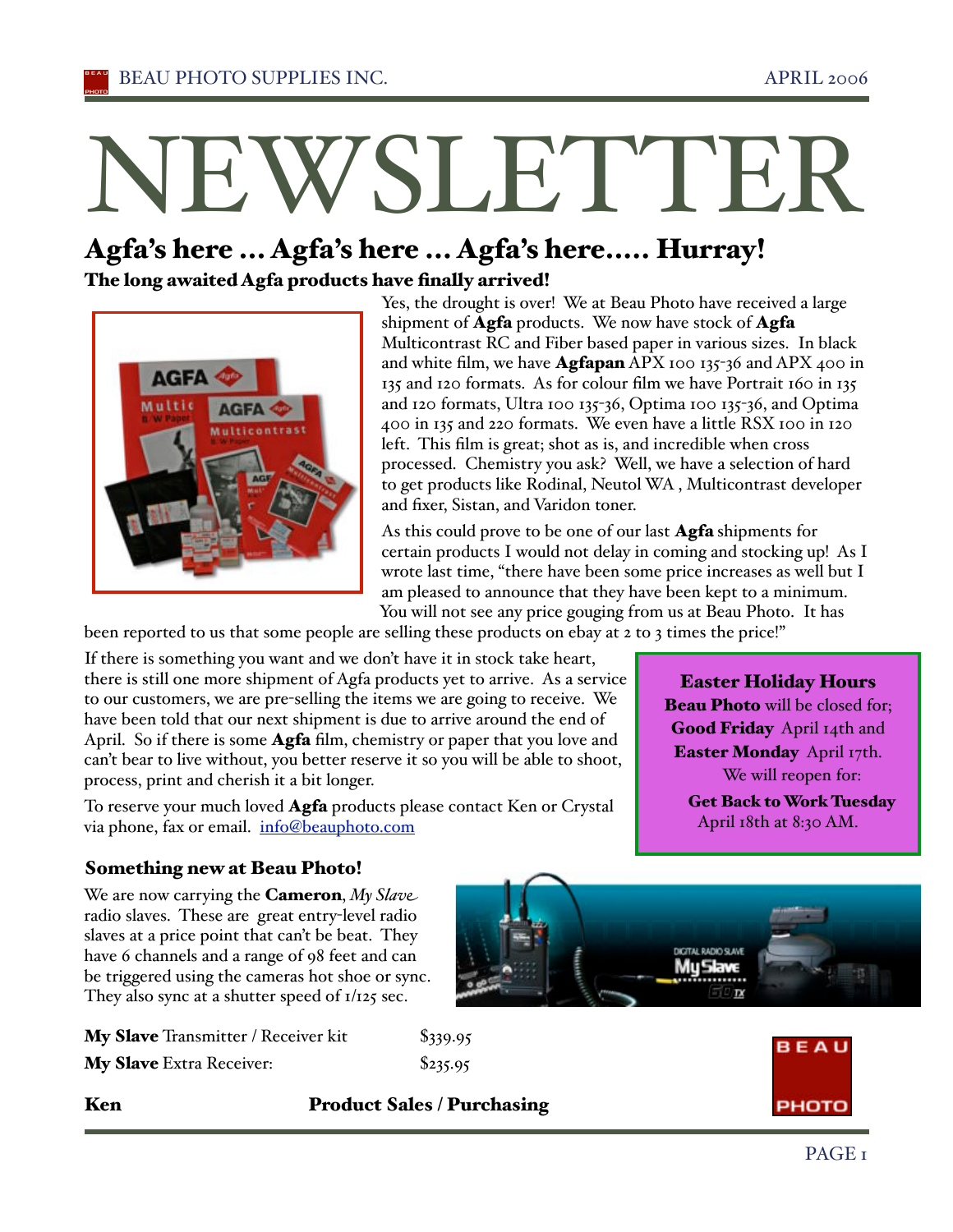### RENAISSANCE ALBUMS

The new **Renaissance** items for Spring 2006 have arrived! They include, the mini albums in five fun new colours (Baby Pink, Baby Blue, Mellow Yellow, Lime Green and Bridal White), a 4x5 Mini Self Mount Album, an Original Black Library Bound Album with a 5x7 Cameo Opening, a Matte Black Slip-Case with Square Cameo Opening (available by special order), a Stainless Steel Library Bound Album with Square Cameo Opening, The Best 4x6 Proof Box (available by special order), a Library Bound Album in Deep Red Full Grain Leather with an offset 4x6 Cameo Opening (available by special order), and finally the new line of self mount Ventura Albums.

And that brings me to my next topic: self mount albums. We have had an increasing number of requests for a self mount album that uses a full page adhesive. After much research, we still have not been able to find a self mount album with full page adhesive that is archival. As many of you know, we carry the Self Mount and now the Ventura (Self Mount) albums from Renaissance. Both of these albums have a double sided strip of adhesive that runs around the outside of the page and this adhesive is archival. We did inquire with **Renaissance** as to why they do not use a whole page of adhesive, and their reason is that using a full page of adhesive would be too expensive. It would actually add about a \$1.00 per page to the cost of each book.

Using a self mount album can be a bit daunting at first because once the photograph is adhered, it is stuck in there for good. This is not true with the Renaissance self mount albums. If you make a mistake with a Renaissance self mount album, having the photograph adhered only around the outside of the page, means that you can peel off the photograph using a heat gun, rather than throw an entire album away because of one little mistake. Once the photograph is removed, you need only to apply a strip of archival double sided ATG Tape around the outside of the page and start again.

### Deborah Renaissance Album Sales

### FOLDER CHANGES

Another year has flown by and we're about to face yet another Grad and Wedding season! As you are already aware, in response to popular demand, we're moving away from the TAP black with gold accent folders and folios, into the more contemporary black with black foil. For you black/gold lovers, we are still stocking Vancouver Easels and, once our TAP stock is depleted, we'll happily special order any item you require. Just be sure to leave us a couple weeks for delivery!

# Barb Album and Folders

### GOOD NEWS FOR POSTCARD PAPER AND IR FANS!

 Ilford has now re-introduced its popular black and white 4x6 "post card" photo paper. This Multigrade heavyweight (250gsm) RC paper will be available in 100 sheet packs in Glossy or Pearl and contains typical postcard markings on the non-emulsion side! This paper is an excellent way to self-promote or mail personalized images to friends and family abroad.

Our film customers can now use, the new High Speed Infrared Rollei / Maco 400 iso 135-36 film. This high sensitivity Infrared film can be shot without filtering. Other unique features include special AURA effects by over exposing, and under careful handling, it can be inserted and removed from the camera under subdued lighting conditions.

# Crystal Film Department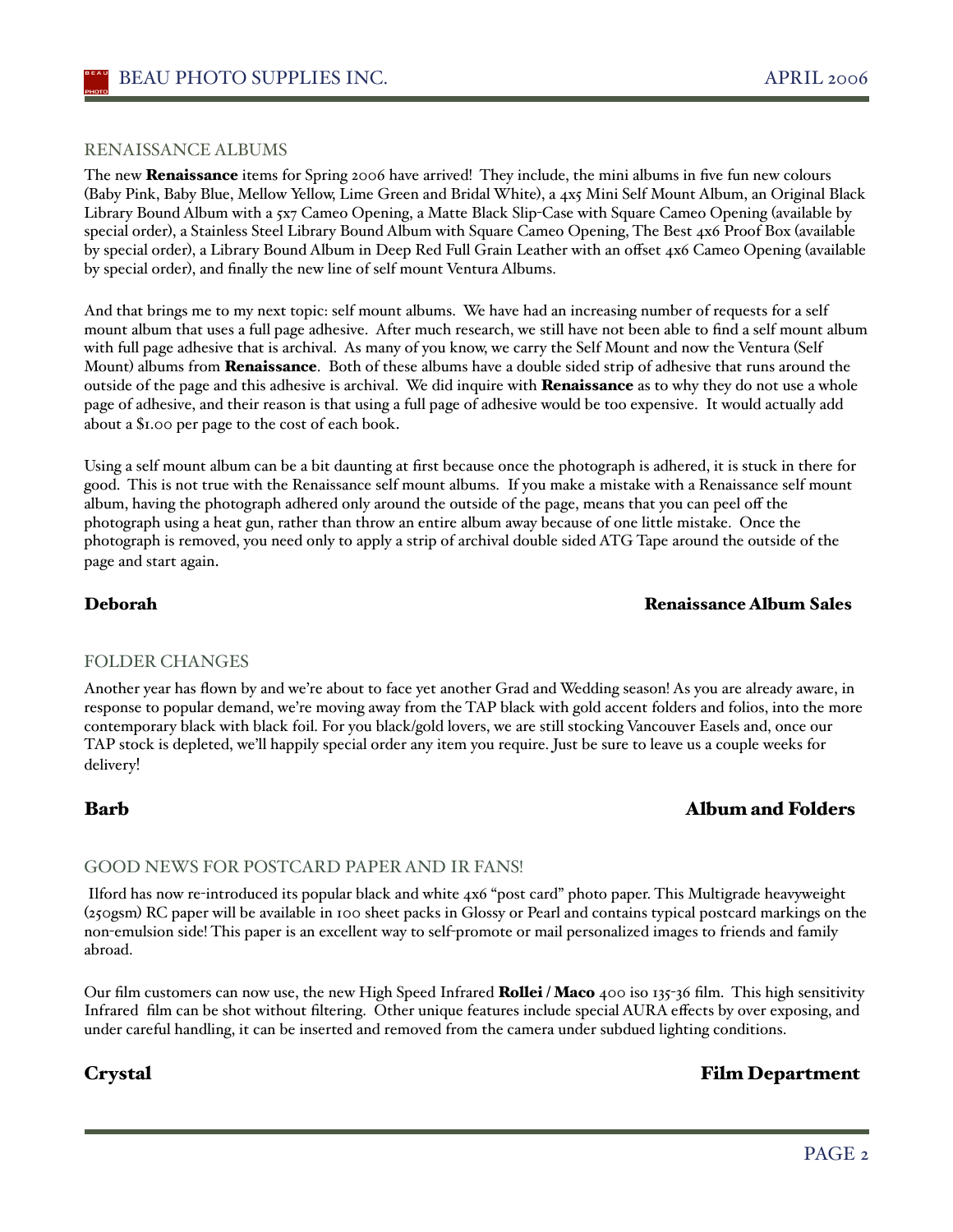# News from "da back"

Just a couple things from the back to mention. The Hensel 2-head kits have arrived and are selling fast. A perfect starter kit for all those who may not want to sink a lot of \$\$\$ into their new venture . The kits includes 2- 500 w/s heads with radio remotes, stands, carry case and a small soft box for \$1800.00. Come in and check them out.

Also, we are offering a great deal on our **Pocket Wizard Plus** kits. Shot after shot these are the most dependable radio slaves out there, "the radio slaves all the PRO shooters use". A transmitter and receiver for only \$525.00! Thaťs \$50.00 off our already low price of \$575.00. This sale runs till the end of the month.

# Chris Pro Sales

# RENTAL NEWS!

There is not much of it, but iťs good! The EOS 30D has arrived (see a review in this newsletter and the March newsletter for information on the 30D). There are two bodies available to rent and for only \$125/day you can test one for yourself, but book ahead as it will be a popular rental. You can try it before you buy and if you like it, get one day of your rental charge back (ask Chris for details).

# DIGITAL NEWS

PANTONE / gretagmacbeth HUEY - New at only \$109.50

A really inexpensive new product for monitor calibration, the diminutive HUEY is a perfect introduction to hardware based monitor calibration. While not producing a calibration that is quite as accurate as higherend units from ColorVision or Monaco, the HUEY nevertheless will still do a far better job than a purely visual, manual calibration. On CRT's it actually produces a calibration that is nearly on par with its more expensive peers (without their versatility of arbitrary white-points, gammas and tweaking though), however its performance on LCD displays is a little spotty. One unique feature is continuous real-time monitoring of ambient light levels with dynamic adjustments of your monitors brightness to assist in maintaining accurate image display – cool! This feature works well on CRT displays but again, on LCD's, it tends to somewhat posterize the display of images if there are dramatic changes in room brightness. In any case, at less than \$110, it is a steal!

ColorVision April SALE!

Spyder2 - normally \$215, now on sale for only \$169! Spyder2 PRO Suite - normally \$349, now on sale for only \$319!

Soon in stock will be the new PrintFIX PRO series of high-end printer calibration packages, high-end… but with a low-end price that starts at only \$599! Watch for a detailed review (we were beta-testers of this great new product) on our website and in our next newsletter…



Kathy Rentals